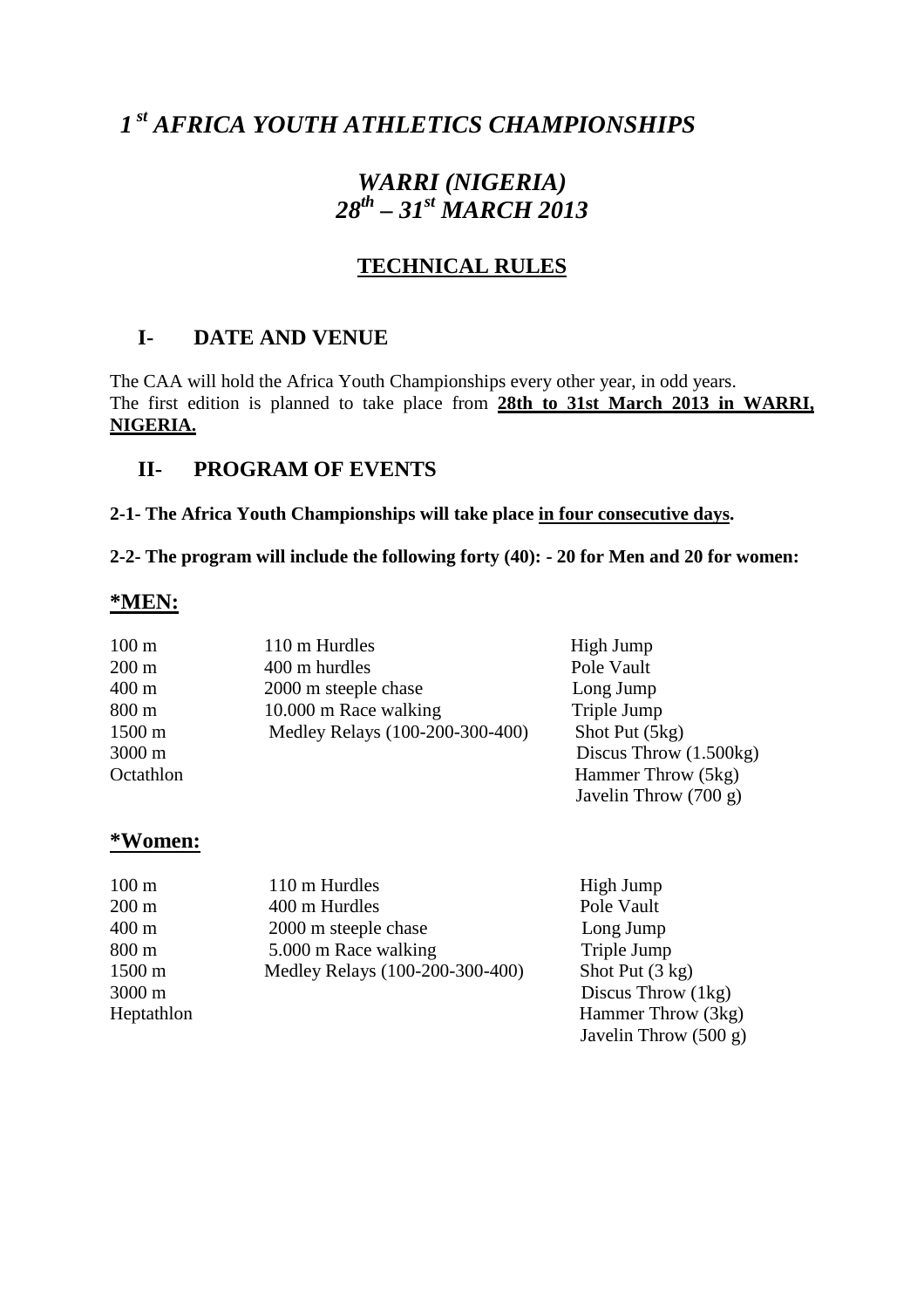### **III- PARTICIPATION**

### **3-1- Age Category**

Only, the athletes aged **16 or 17 years** as at December 31 of the competition year are allowed to participate, **this means, the athletes born in 1996 or 1997).** 

The passport or the National identity card shall be the reference document to control the athlete's age, a photocopy shall be made for the CAA.

### **3-2- Entry criteria**

For this first edition, no qualification minima are required by the CAA.

### **3-3- Entry Rules**

- Each member federation is allowed to enter in each event **two (02) athletes** maximum and a relay team.
- - **The maximum events in which a youth athlete may participate are two individual events plus a relay.**
- **However, if the two individual events are races, only one of these two individual races may be Superior to 200m.**
- **Relay Team**: Every member Federation may enter a relay team for each of the relay races. Each team shall be composed by six (06) persons maximum. Among athletes who are entered for the relay or for any other event, four (04) athletes may be chosen to form the team competing in the first round. However, when a relay team has started a competition, only two (02) additional athletes may be used as substitutes in the team's composition. Not respecting this rule may cause disqualification to a team.
- Each delegation shall be framed according to the team ratio in appendix.

### **3-4- Preliminary Entries**

The preliminary entry forms in the enclosed standard format shall be duly filled by the member country to confirm its agreement of principle to participate in these championships.

They will indicate the following items:

- The number of participants by event
- The number of accompanying officials

The deadline is fixed three months prior the start of the competitions, meaning on **Friday 28 December 2012**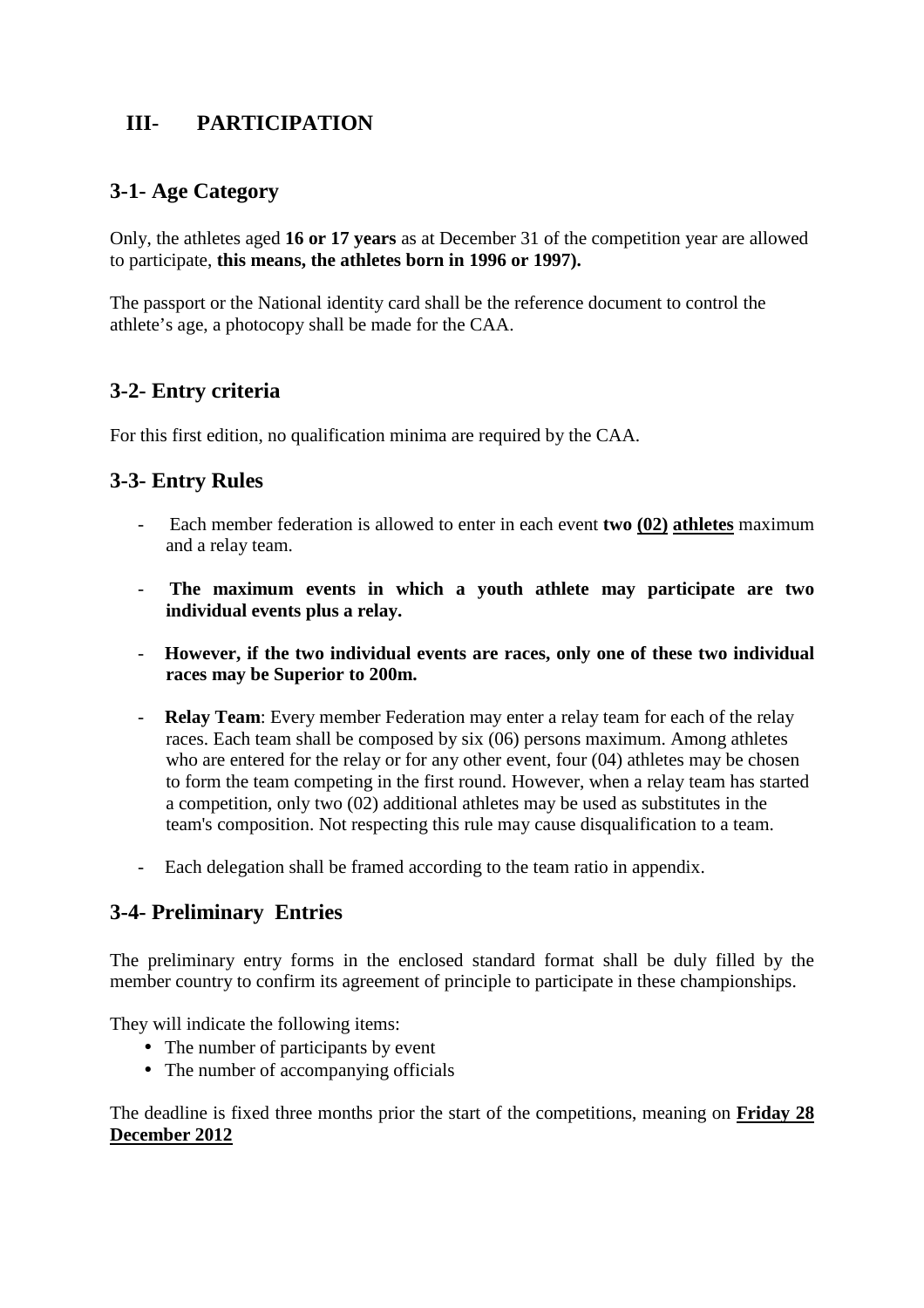### **3-5- Final Nominative Entries**

The final nominative entries shall be made on the forms in appendix reserved for this purpose. They will indicate:

- The event, name, surname, date of birth and performance of the athlete.
- The name, surname of accompanying officials
- The List of national records (youth girls and boys) if existing

The deadline to submit final nominative entries is fixed on **Monday 4th March 2013 at midnight (Nigeria local Time)**

**All entry forms (preliminary: quantitative and final: nominative) shall be submitted to the local organizing committee with a copy to the CAA** 

- **This form shall also indicate the date and travel formalities so as to enable the organizers to make all necessary arrangements for the transport of delegations to WARRI**
- **For delegations travelling by air, the local organizing committee will arrange their transfer to WARRI from ABUJA and LAGOS airports**

### **3-6- Final confirmation of entries**

The heads of delegation or their representatives shall confirm the names of athletes being already entered and who will actually compete. This final confirmation of participation will take place during the technical meeting and will take in account the daily confirmation of the first competition day.

The daily participation confirmation of the second, third and forth days shall be communicated on the eve of each event before twelve o'clock (midday). The forms will be distributed to delegations on arrival or will be available at the TIC (Technical Information Centre)

### **IV- TECHNICAL INFORMATIONS**

### **4-1- The Technical Information Centre (TIC)**

A Technical information center will be placed in the stadium; its main role is to assure a better link between each delegation, the technical secretariat, the organizing committee and technical Delegate.

#### **Besides, the TIC shall be in charge of the following:**

- Notification of start lists
- Registration of confirmations
- Protest by the jury of appeal
- Publishment of results
- Urgent notifications.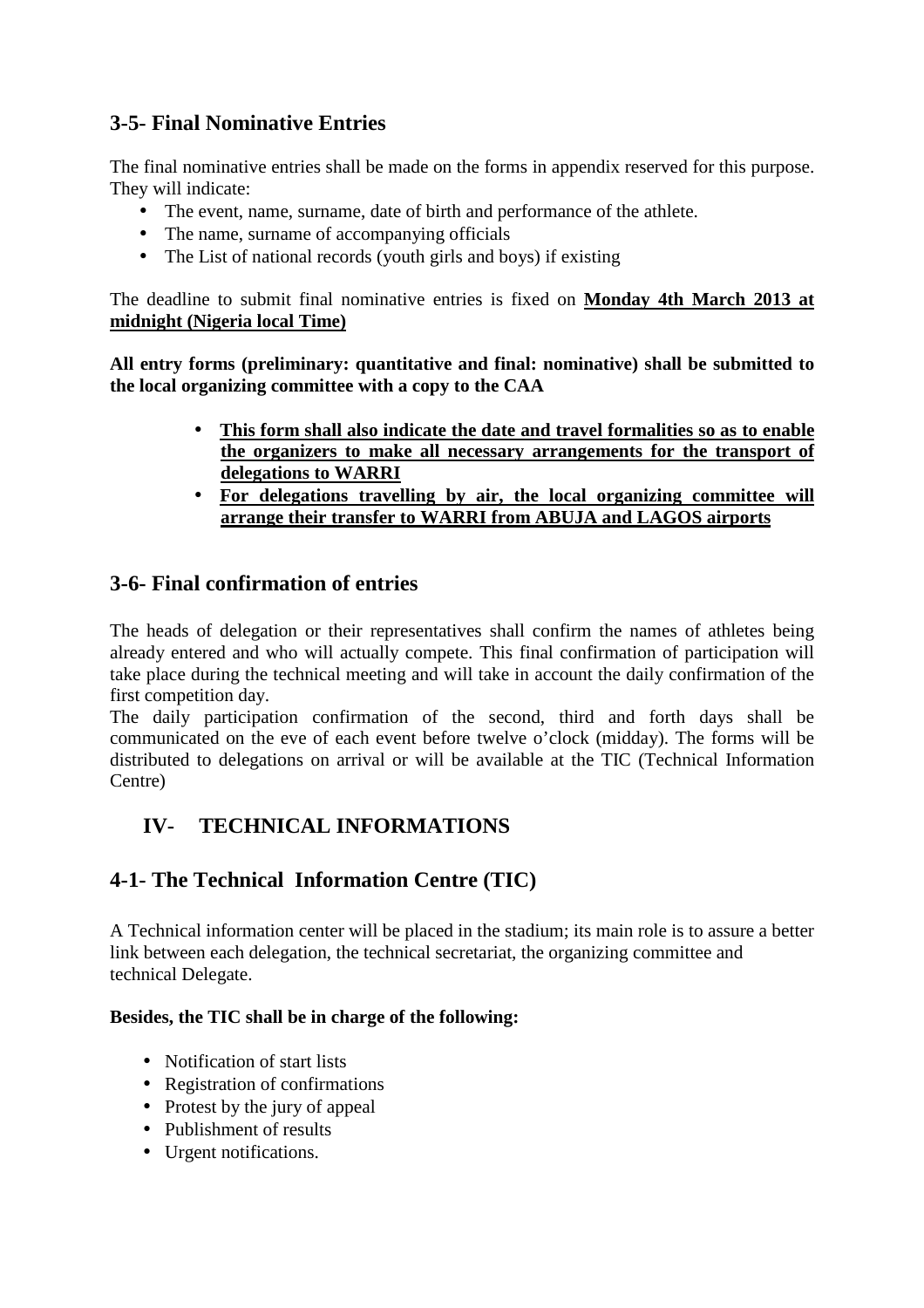### **4-2- Technical meeting**

A technical meeting will be held on Wednesday 27 March 2013. Two representatives maximum per delegation will be allowed to attend this meeting. The exact place and the time of this meeting will be announced to the delegations as soon as their arrival in Rwanda.

#### **The following people will take part to the technical meeting:**

- $\triangleright$  The representative of the national host federation
- $\triangleright$  The CAA president or his representative.
- $\triangleright$  Two Representatives by Delegation.
- $\triangleright$  The technical delegate.
- $\triangleright$  The organizational delegate(s)
- $\triangleright$  The local organizing committee representative.
- $\triangleright$  The main local technical officials
- $\triangleright$  The Members of the Jury of appeal.
- $\triangleright$  The anti doping delegate.
- $\triangleright$  The medical delegate
- $\triangleright$  The Area Technical Officials (ATOs)

#### **The Agenda of the Technical meeting shall be the following one:**

- $\triangleright$  Welcome address by the president of Athletics Nigeria or his representative.
- $\triangleright$  Welcome address by the CAA President or his representative
- $\triangleright$  Presentation of the various CAA Delegates and the Local authorities.
- $\triangleright$  Status of final entries
- $\triangleright$  Final time table.
- $\triangleright$  Qualification Mode in races and movements of the bars for vertical jumps
- $\triangleright$  Competition tools
- $\triangleright$  Combined Events
- Call room
- $\triangleright$  Protests and appeals
- $\triangleright$  Anti-doping control
- $\triangleright$  Answer to questions

The technical meeting will end by an orientation visit to the different sites by the chiefs of delegations (main stadium, cloakrooms, warming-up area, call room, TIC, rest area for combined events, etc.). Two (02) Representatives maximum by Delegation will be allowed to take part in this visit.

### **V- COMPETITION RULES**

#### **5.1- Tools**

• **List of Tools**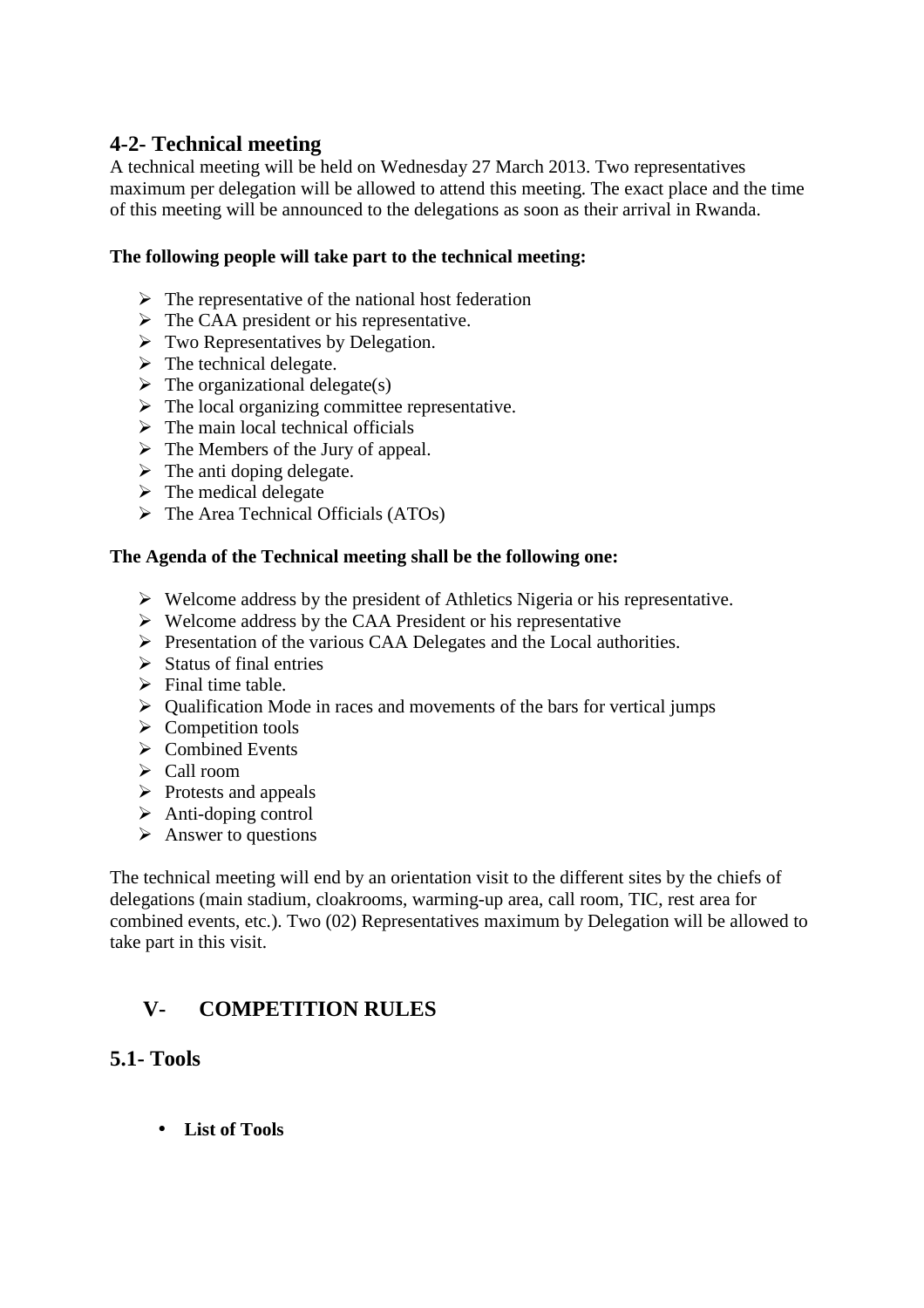Technical Delegates will establish together with the Local organizing Committee, an official list of the tools which will be provided to the athletes in sufficient number, in order to meet the needs of the competitions sites, warming-up and training areas.

#### • **Personal Tools**

Personal tools will be authorized provided that they have a ratification certificate, that they are not on the official list and that they have been verified according to the Technical delegates' instructions.

These tools should be able to be used by the other competitors until the end of the final of the concerning event.

### **5.2- Call Room**

Athletes will present themselves at the Call room following the time table below indicated:

| <b>Events</b>  | $1st$ appeal | last appeal  | <b>Entry</b> in             | <b>Exit from</b> | <b>Entry</b> in |
|----------------|--------------|--------------|-----------------------------|------------------|-----------------|
|                |              |              | <b>Call room</b>            | <b>Call room</b> | <b>Stadium</b>  |
| Races          | 45 mn before | 35 mn before | 30 mn before                | 15 mn before     | 10 mn before    |
| Relays/Hurdles | 50 mn before | 40 mn before | 35 mn before                | 20 mn before     | 15 mn before    |
| Field events   | 65 mn before | 55 mn before | 50 mn before                | 35 mn before     | 30 mn before    |
| High Jump      | 75 mn before | 65 mn before | $60 \text{ mm}$ before      | 45 mn before     | 40 mn before    |
| Pole Vault     | 95 mn before | 85 mn before | 80 mn before   65 mn before |                  | 60 mn before    |

- Once in the call room, athletes will be identified with the accreditation card and their bib numbers

After identification, the following verifications shall be made:

- Competition bibs
- Competition uniform
- Advertisement on the uniform, the bag, etc (according to IAAF rules on advertisement).
- Also, it will be verified whether the other items such as bags, bottles of sweet drink etc are not displaying some forbidden advertisement.
- It is also forbidden to bring any technical electronic device (radio mobile phone, walkman, etc.) on the competition sites.

These ones shall be identified and kept at the call room and taken back after the event.

- After verification by the officials, the athletes will head to the waiting area where they will be given last instructions before they are accompanied to the place of the event.
- Officials : VIP, coaches, heads of delegation, medias etc, are not allowed to access to the call room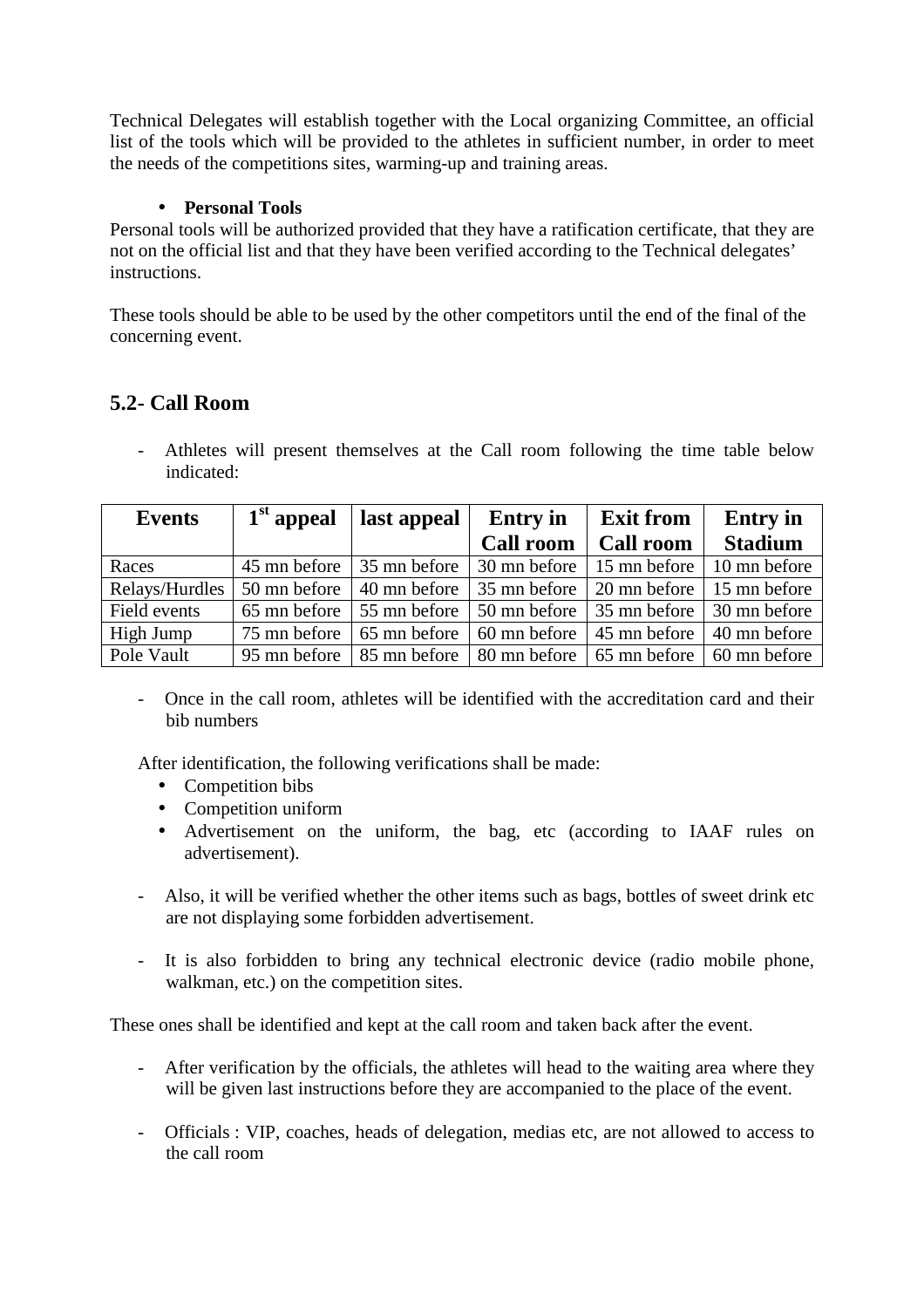### **5.3- Combined Events**

Athletes shall come alone to the call room and at the planned hour, a delay in presentation may bring about the exclusion of the athlete for this event as well as all next events.

A rest zone will be available for athletes while waiting for the start of the next event.

Although the athletes are not obliged to remain in the rest zone between the events, this area will be used as call room for all the following events. So, athletes must return to the rest zone before the beginning of the following event in order to be controlled again.

The rest zone is reserved for athletes; however, the team officials may come there and meet their athletes.

### **5.4- BIBS**

Two bibs minimum will be distributed to each athlete by the organizing committee. These bibs shall be put on in conformity with IAAF rules, one on the back and one on the chest.

For high jumps and Pole Vault, athletes are allowed to put only one bib either on the back or on the chest.

For races, all competitors will receive two additional small bibs (to identify the lane or the athlete's position) which they shall put on either side of the thigh.

In relays, Bibs with country code will be distributed to athletes who will fix them on the chest and the bib with the number will be fixed on the back.

No athlete will be allowed to compete in an event without his/her bibs. It is also forbidden to cut, to punch or to fold the bibs which shall be put on as they were received.

### **5-6- Protest and appeal**

Protests shall be made according to rule 146 of IAAF.

Protests concerning results or the progression of an event shall be made within the thirty minutes (30 mn) that follow the official proclamation of this event's results.

Any protest shall be made first orally by the referee judge either by the athlete or someone else on his behalf. The referee judge may make a decision or report the matter to the jury of appeal. If the referee judge makes a decision, there will be the right to appeal to the jury of appeal.

Appeals to the jury of appeal shall be written on the appeal form which is available at the TIC; it must be signed on the behalf of the athlete by the official in charge, and must be submitted with a deposit of 100USD or its equivalent in local currency.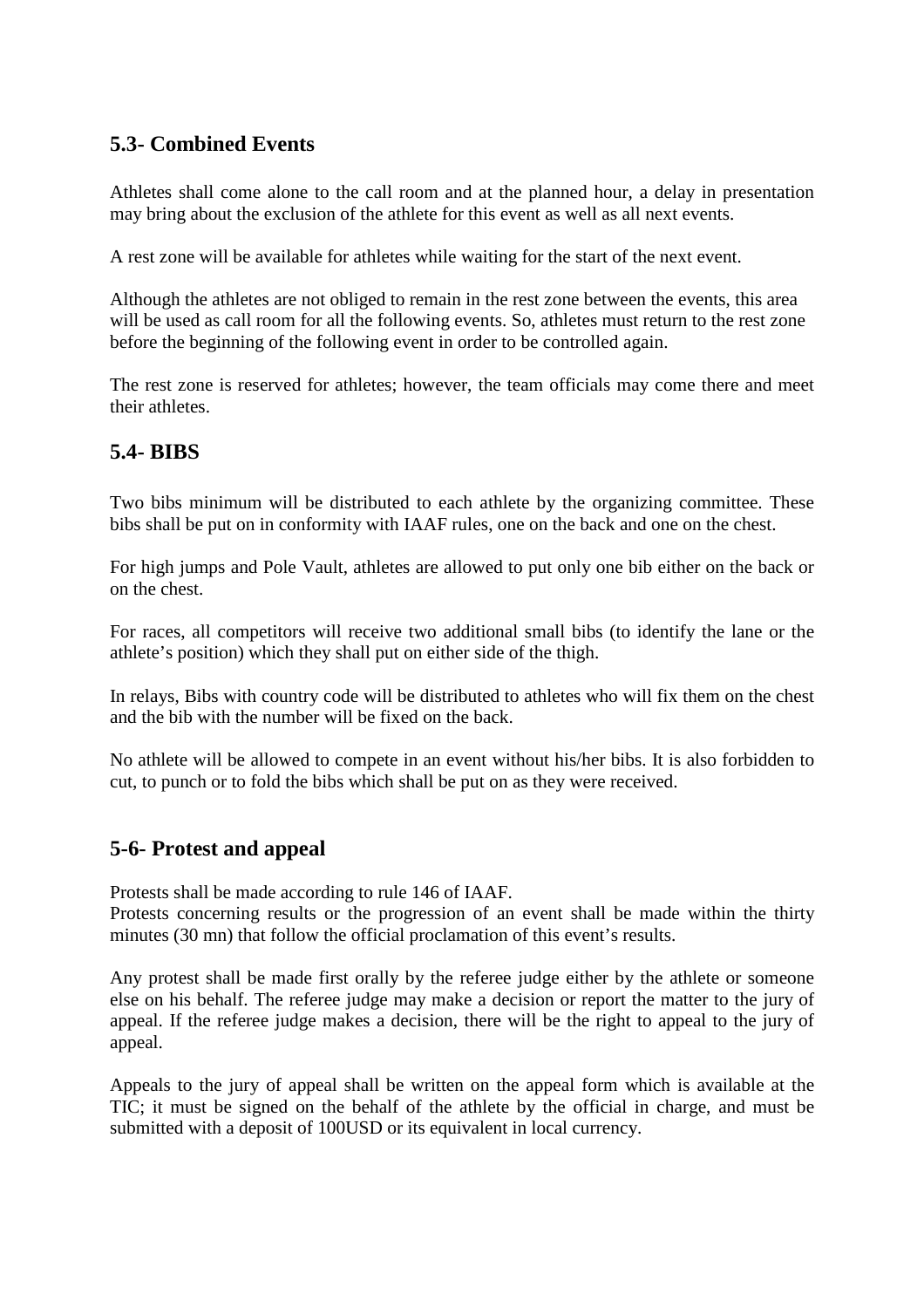Appeals by the jury of appeal shall be made within the thirty minutes after the decision of the referee judge.

### **5-6- Non-participation in an event: (see rule 142.4)**

### **VI- QUESTIONS AND TECHNICAL SPECIFITIES**

**6-1- The height of the hurdles** shall be in conformity with the rule 168.3 of the IAAF competitions:

- 100 m hurdles: 0.762 m
- 110 m hurdles: 0.914 m
- 400 m hurdles women: 0.762 m
- 400 m Hurdles men : 0. 838 m

### **6-2- Tools specifications**

The specifications of tools will be in conformity with the rules: 187- 188- 189- 191 and 193 of IAAF

Shot Put: Youth boys: 5 kg / Girls: 3kg

Discus: Youth boys: 1.5 kg / Girls: 1 kg

Hammer: Youth boys: 5 kg / Girls: 3 kg

Javelin: Youth boys: 700 g / Girls: 500 g

### **5.3- Combined Events**

- **The Octathlon Boys** will be comprised by the eight (08) following events:
- **Day 1**: 100 m- long jump- shot put- 400 m
- **Day 2**: 110 m hurdles- high Jump- javelin- 1000 m
- **The heptathlon Girls** will be comprised by the following events:

\* **Day 1**: 100 m hurdles- high jump- shot put- 200 m **\* Day 2**: long jump- Javelin- 800 m.

*The IAAF quotation table of the combined events (indoors for the 1000m) will be used to mark these events though the tools are lighter and the hurdles lower.* 

### **5.4- Medley Relays**

The order shall be the following:

- $\bullet$  1<sup>st</sup> course: 100 m
- $2<sup>nd</sup> course: 200 m$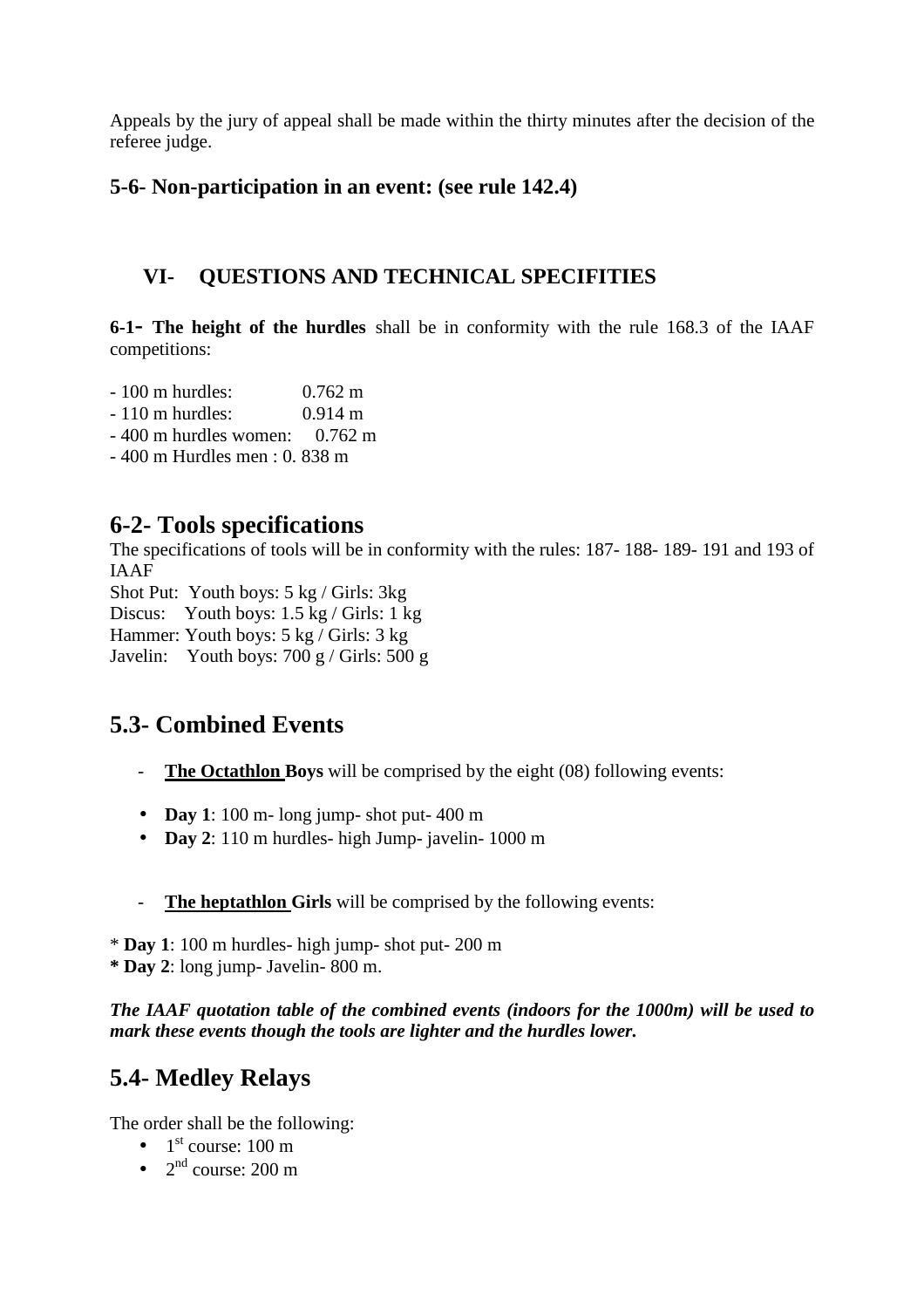- $3<sup>rd</sup> course : 300 m$
- $\bullet$  4<sup>th</sup> course: 400 m

The two first courses will be run inside the lane and the third one will be run inside the lane up to the accross line at the beginning of the opposite straight line.

From this point, runners are allowed to leave their respective lanes.

Under the directions of the appointed official, runners of the last course shall place themselves in their waiting position, in the same order (from inside to out) as the one of their respective team members as they enter the last bend.

Once the arriving athletes have passed this point, the waiting athletes must remain in this order and not change position at the beginning of the transmission zone. An athlete who does not respect this rule shall have his/her team disqualified.